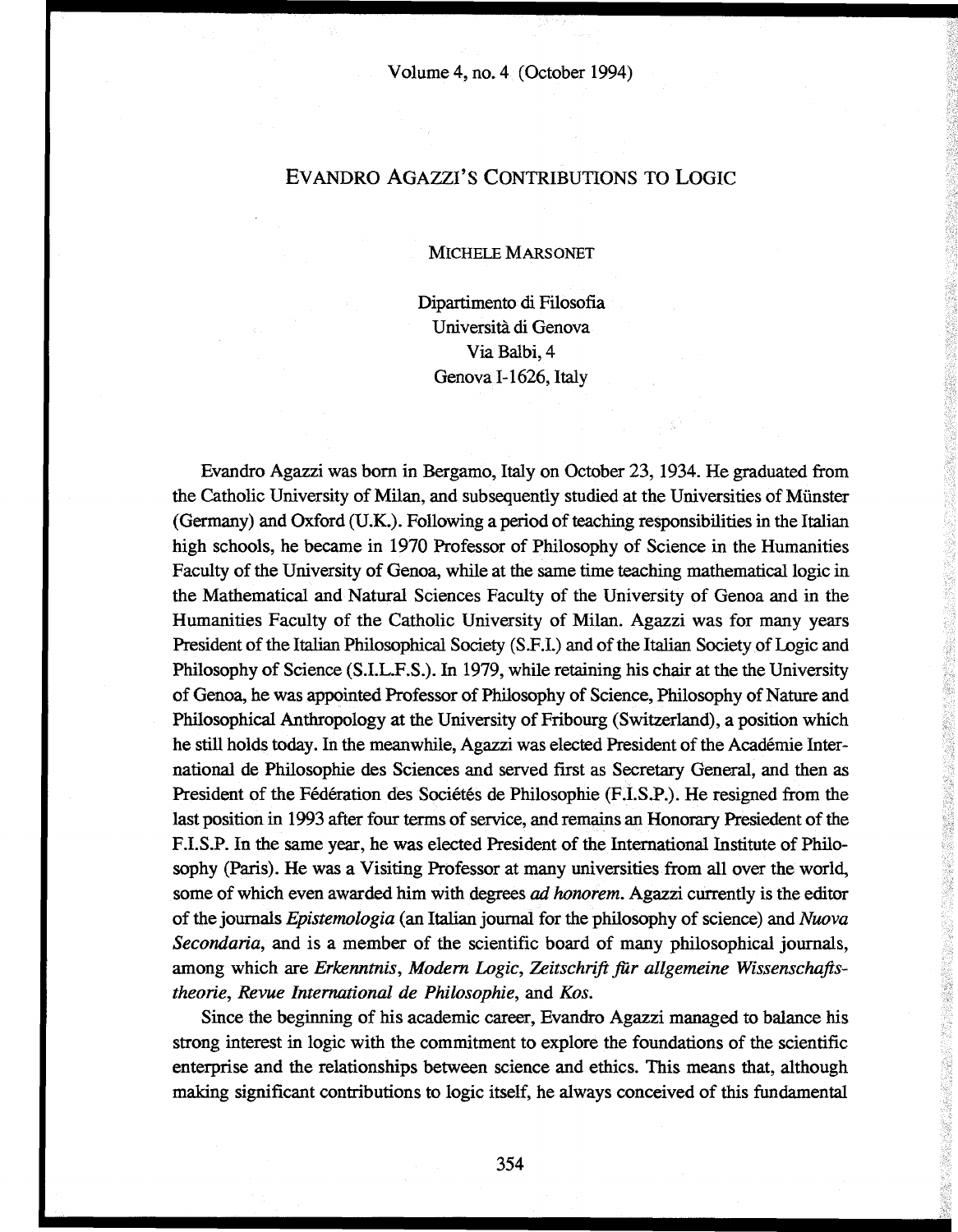discipline as a tool for rendering scientific and ethical discourse more precise. In this sense, Agazzi preserves, on the one hand, the best aspects of the analytic tradition, without endorsing, on the other, the over-valuation of linguistic analysis which so often characterizes the theses of this school of thought.

We may note that, significantly, Agazzi's first book was dedicated to logical issues. In 1961, in fact, he published *Introduzione ai problemi dell'assiomatica* ([An Introduction to the Problems of Axiomatics], Milan, Vita e Pensario). This work offers a complete survey of the modern axiomatic method, from both the historical and the theoretical viewpoints. It had a great impact on the Italian philosophical community which, at that time, was still dominated by Croce's and Gentile's neo-idealism. The volume also contains the first Italian translation of Kurt Godei's "Über formal unentscheidbare Sätze der *Principia Mathematica* und verwandter Systeme". Even Agazzi's second book, *La logica simbolica* ([Symbolic Logic], Brescia, La Scuola, 1964), is devoted to logic. It is a handbook of formal logic which, besides offering a presentation of the classical propositional and predicate calculi and of the main meta-theoretical problems, also pays particular attention to both historical and philosophical problems of logic. This is an original approach indeed, because most logic textbooks ignore the historical development of logic and its relationships with such traditional areas of philosophy as metaphysics, ontology, and the theory of knowledge. Agazzi's logic textbook has had many editions, and in the latest one — published in 1990 — some new paragraphs were added devoted to non-classical logics. The book was subsequently translated into Spanish.

In 1981 Agazzi edited an important work titled *Modern Logic: A Survey* (Dordrecht, Reidel), which was also published in Italy under the title *Logiche moderne* (Rome, Istituto della Enciclopedia Italiana, 2 vols.). One can find in it contributions by the best specialists in all the main sectors of contemporary logic, inclusing, for instance, modal logic, temporal loogic, relevance logic, Lesniewski's systems, many-valued logic, epistemic systems, etc. This work therfore offers a complete and up-to-date survey of the current state of logical research considered from the technical, historical, and philosophical viewpoints. Furthermore, Agazzi always paid much attention to the logic of empirical theories, and in this field he contributed the seminal paper "The Concept of Empirical Data. Proposal for an Intensional Semantics of Empirical Theories" (in M. Przelecki & R. Wojcicki (editors), *Formal Methods in the Methodology of Empirical Sciences* (Dordrecht, Reidel, 1976), pp. 143-157). In this well known essay, he criticized the inadequacies of extensional semantics in a period when such criticisms were not as widespread as they are today, and he sketched instead an intensional semantics based on the classical notion of *intentio.* Such a step gave him the opportunity to offer a new solution to the problems posed by the application of mathematics to empirical reality.

This also depended on his having always clearly distinguished the formal-syntactic, the intensional-semantic, and the extensional-referential levels of logic and formalized theories,

**L**